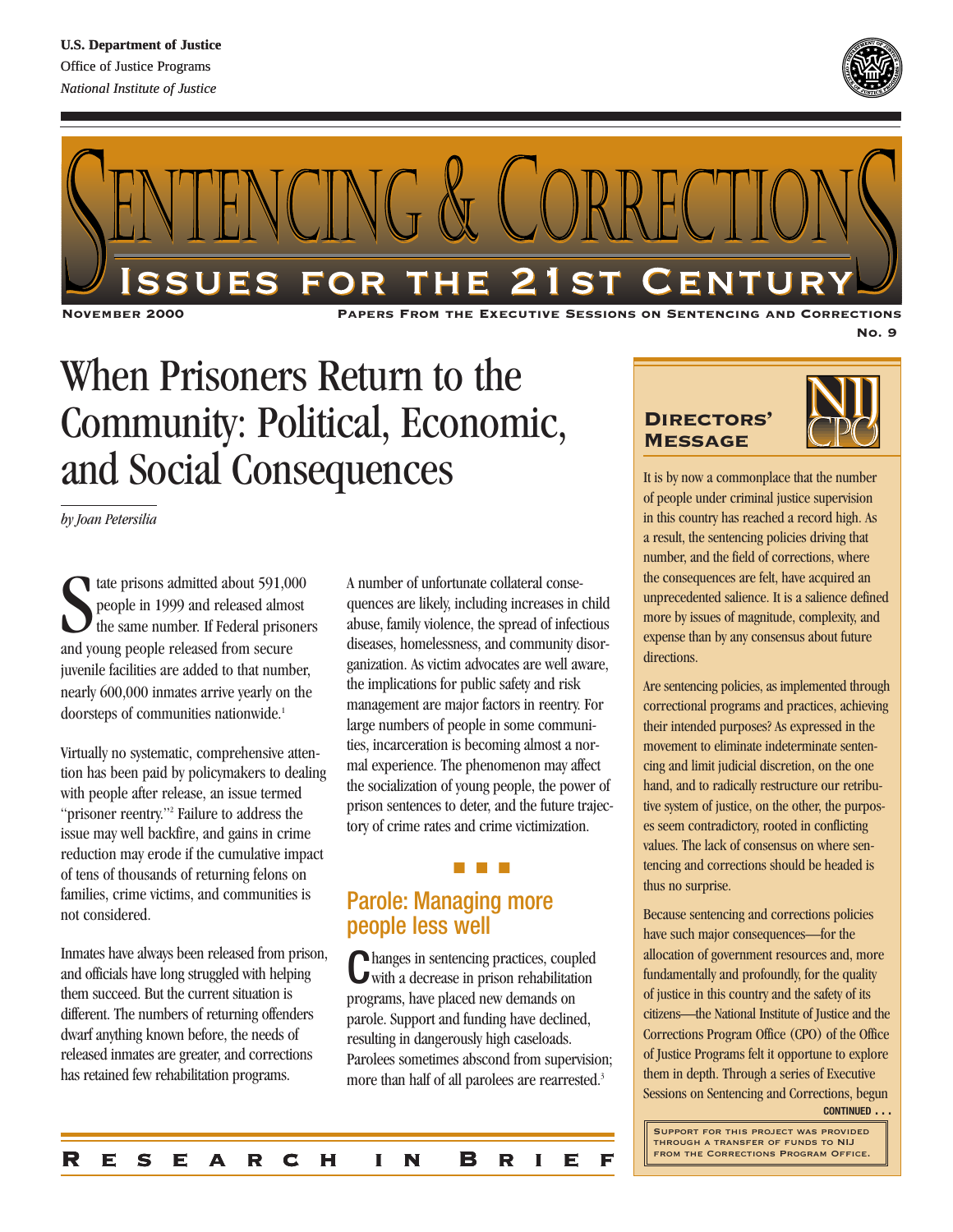#### Directors' Message

#### **CONTINUED ...**

in 1998 and continuing through the year 2000, practitioners and scholars foremost in their field, representing a broad cross-section of points of view, were brought together to find out if there is a better way to think about the purposes, functions, and interdependence of sentencing and corrections policies.

We are fortunate in having secured the assistance of Michael Tonry, Sonosky Professor of Law and Public Policy at the University of Minnesota Law School, and Director, Institute of Criminology, University of Cambridge, as project director.

One product of the sessions is this series of papers, commissioned by NIJ and the CPO as the basis for the discussions. Drawing on the research and experience of the session participants, the papers are intended to distill their judgments about the strengths and weaknesses of current practices and about the most promising ideas for future developments.

The sessions were modeled on the executive sessions on policing held in the 1980s and 1990s under the sponsorship of NIJ and Harvard's Kennedy School of Government. Those sessions played a role in conceptualizing community policing and spreading it. Whether the current sessions and the papers based on them will be instrumental in developing a new paradigm for sentencing and corrections, or even whether they will generate broad-based support for a particular model or strategy for change, remains to be seen. It is our hope that in the current environment of openness to new ideas, the session papers will provoke comment, promote further discussion and, taken together, will constitute a basic resource document on sentencing and corrections policy issues that will prove useful to State and local policymakers.

#### **Julie E. Samuels**

*Acting Director* National Institute of Justice U.S. Department of Justice

#### **Larry Meachum** *Director* Corrections Program Office U.S. Department of Justice

#### Determinate sentencing means automatic release

Parole has changed dramatically since the mid-1970s. At that time, most inmates served open-ended, indeterminate terms, and a parole board had wide discretion to either release them or keep them behind bars. In principle, offenders were paroled only if they were rehabilitated and had ties to the community—such as a family or a job. This made release a privilege to be earned. If inmates violated parole, they could be returned to prison to serve the balance of their term a strong disincentive to commit crime.

Today, indeterminate sentencing and discretionary release have been replaced in 14 States with determinate sentencing and automatic release.<sup>4</sup> Offenders receive fixed terms when initially sentenced and are released at the end of their prison term, usually with credits for good time. For example, in California, where more than 125,000 prisoners are released yearly, there is no parole board to ask whether the inmate is ready for release, since he or she *must* be released once his or her term has been served. After release, most California offenders are subject to 1 year of parole supervision. Generally, a parolee must be released to the county where he or she lived before entering prison. Since the vast majority of offenders come from economically disadvantaged, culturally isolated, inner-city neighborhoods, they return there upon release.

Indeterminate sentencing lost credibility in part because it is discretionary. Research revealed that there were wide disparities in sentencing when the characteristics of the crime and the offender were taken into account and that sentencing was influenced by the offender's race, socioeconomic status, and place of conviction. But most corrections officials believe *some* power to individualize sentences is necessary, since it is a way to take into account changes in behavior or conditions that occur during incarceration. Imprisonment can cause psychological breakdown, depression, or other mental illness or can reveal previously unrecognized personal problems. When this is discovered, the parole board can adjust release dates.

## More parolees have unmet needs

The States and the Federal Government have allocated increasing shares of their budgets to building and operating prisons. California, for example, has built 21 prisons since the mid-1980s, and its corrections budget grew from 2 percent of the State's general fund in 1981 to nearly 8 percent in 2000. There are similar patterns nationwide, with spending on prisons the fastest growing budget item in nearly every State in the 1990s.

Increased dollars have funded operating costs for more prisons, but *not* more rehabilitation. Fewer programs, and lack of incentives to participate, mean fewer inmates leave prison having addressed their work, education, and substance abuse problems. Yet sentences for drug offending are the major reason for increases in prison admissions since 1980.<sup>5</sup> In-prison substance abuse programs are expanding but are often minimal. The Office of National Drug Control Policy reported that 70 to 85 percent of State prisoners need treatment; however, just 13 percent receive it while incarcerated.<sup>6</sup>

Mental illness is another growing issue. As a result of deinstitutionalization, more mentally ill people are sent to prison and jail than in the past. Nearly 1 in 5 inmates in U.S. prisons reports having a mental illness.<sup>7</sup> Confinement in overcrowded prisons and in larger, "super max" prisons can cause serious psychological problems, since prisoners in such institutions spend many hours in solitary or in segregated housing. The longer the time in isolation, the greater the likelihood of depression and heightened anxiety.<sup>8</sup>

Gang activity, a major factor in many prisons, has implications for in-prison and postprison behavior. The existence of gangs and the related racial tension mean that inmates tend to be more preoccupied with finding a safe niche than with long-term self-improvement. Gang conflicts that start (or continue) in prison also continue in the community after gang members are released. One observer of this phenomenon has noted, "There is an awful lot of potential rage coming out of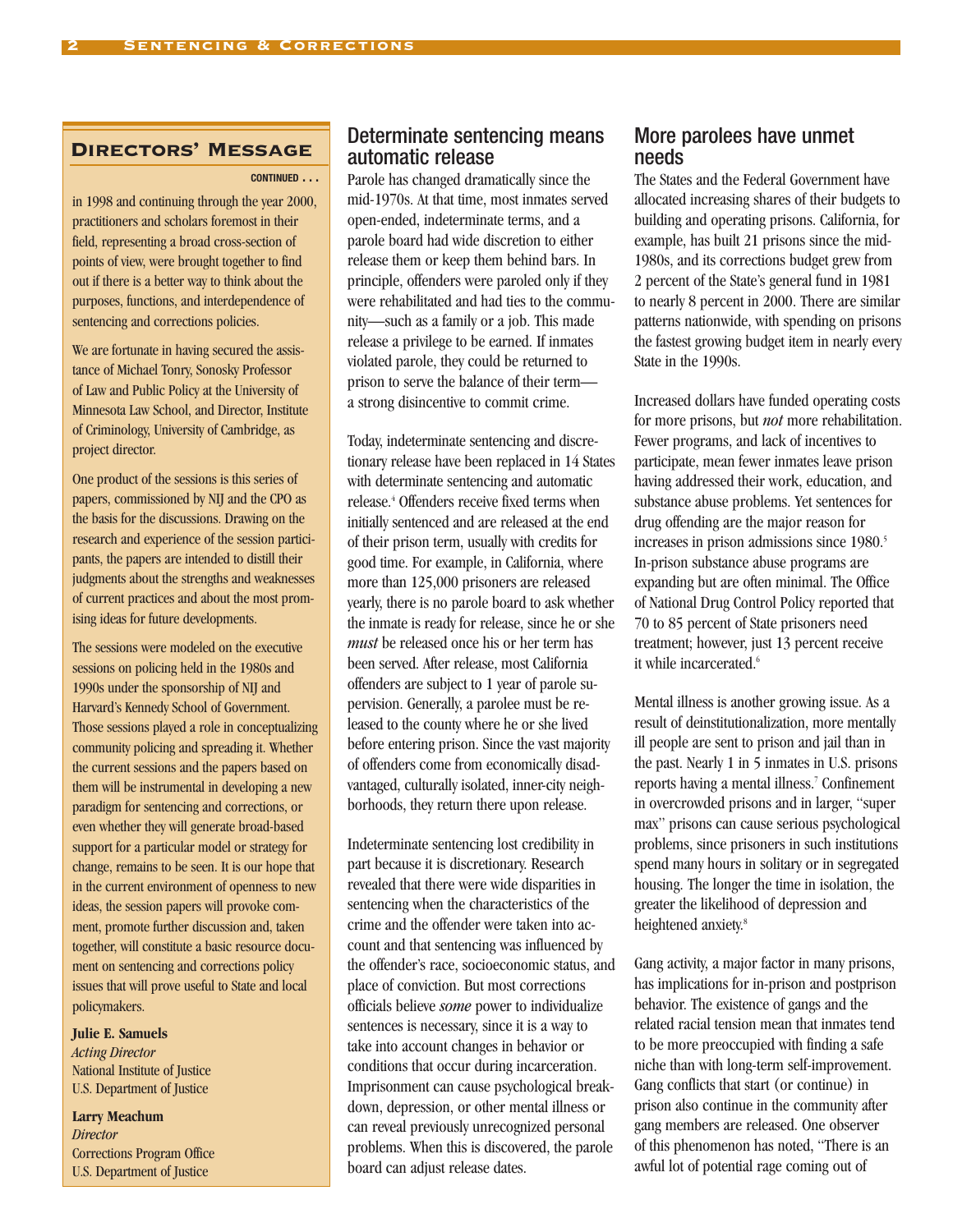prison to haunt our future."9 If these needs remain unmet, there will be effects not just for returning inmates, but for community members who are at risk for further crime victimization.

#### Parole supervision replaces services

Eighty percent of returning prisoners are released on parole and assigned to a parole officer. The remaining 20 percent (about 100,000 in 1998), including some who have committed the most serious offenses, will "max out" (serve their full sentence) and leave prison with no postcustody supervision. This means offenders who are presumably the *least* willing to enter rehabilitative programs are often *not* subject to parole supervision and receive no services.

For parolees, the parole officer plays a vital role. He or she enforces the conditions of release, including the prohibition on drug use and on associating with known criminals, and the requirement that the offender find and keep a job. Parole officers also provide crime victims with information about the offender's whereabouts, conditions of parole, and other issues affecting victim safety.

Despite the essential work of parole officers, their numbers have not kept pace with demand. In the 1970s, one agent ordinarily was assigned 45 parolees. Today caseloads of 70 are common. Most parolees are supervised on "regular" rather than intensive caseloads, which means less than two 15-minute, faceto-face contacts per month.<sup>10</sup> Parole supervision costs about \$2,200 per parolee per year, compared to 10 times that much per prisoner. The current arrangements do not permit much monitoring. Parole agents in California reportedly lost track of about one-fifth of the parolees they were assigned to in 1999.<sup>11</sup> Nationally, about 9 percent of all parolees have absconded.<sup>12</sup>

#### Most parolees return to prison

People released from prison remain largely uneducated and unskilled and usually have little in the way of a solid family support system. To these deficits are added the

unalterable fact of their prison record. Not surprisingly, most parolees fail and do so quickly: Most rearrests occur in the first 6 months after release.

Fully two-thirds of all parolees are rearrested within 3 years. The numbers are so high that parole failures account for a growing proportion of all new prison admissions. In 1980, they constituted 17 percent of all admissions, but they now make up 35 percent.<sup>13</sup>

■ ■ ■

# Collateral consequences

Recycling parolees in and out of families and communities has a number of adverse effects. It is detrimental to community cohesion, employment prospects and economic well being, participation in the democratic process, family stability and childhood development, and mental and physical health and can exacerbate such problems as homelessness.<sup>14</sup>

## Community cohesion and social disorganization

The social characteristics of neighborhoods—particularly poverty and residential instability—influence the level of crime. There are "tipping points" beyond which communities can no longer favorably influence residents' behavior. Norms start to change, disorder and incivility increase, outmigration follows, and crime and violence increase.<sup>15</sup>

Sociologist Elijah Anderson explains the breakdown of cohesion in socially disorganized communities and how returning prisoners play a role in that process and are affected by it. Moral authority increasingly is vested in "street smart" young men for whom drugs and crime are a way of life. Attitudes, behaviors, and lessons learned in prison are transmitted to free society. He concludes that as "family caretakers and role models disappear or decline in influence, and as unemployment and poverty become more persistent, the community, particularly its children, becomes vulnerable to a variety of social ills, including crime, drugs, family

disorganization, generalized demoralization and unemployment."16

Prison gangs have growing influence in innercity communities. Sociologist Joan Moore notes that because prisons are violent and dangerous places, new inmates seek protection and connections. Many find both in gangs. Inevitably, gang loyalties are exported to the neighborhoods when inmates are released. "In California . . ." she commented, "I don't think the gangs would continue existing as they are without the prison scene."17 She warned that as more young people are incarcerated earlier in their criminal career, more will come out of prison with hostile attitudes and will exert strong negative influences on the neighborhoods to which they return.

Researchers explored similar effects by looking at crime rates in Tallahassee 1 year after offenders who had been sent to prison from there had returned to that community. Rather than reducing crime, releasing offenders in 1996 led to an increase the following year, even after other factors were taken into account.18 One explanation focuses on individuals—offenders "make up for lost time" by resuming their criminal careers with renewed energy. But the researchers who studied Tallahassee focus on the destabilizing effect of releasing large numbers of parolees. They argue that "coerced mobility," like voluntary mobility, is a type of "people-churning" that inhibits integration and promotes isolation and anonymity—factors associated with increased crime.

## Work and economic well-being

The majority of inmates leave prison with no savings, no immediate entitlement to unemployment benefits, and few job prospects. One year after release, as many as 60 percent of former inmates are not employed in the legitimate labor market. The loss of much of the country's industrial base, once the major source of jobs in inner-city communities, has left few opportunities for parolees who live there. Employers are increasingly reluctant to hire ex-offenders. A recent survey in five major U.S. cities revealed that 65 percent of all employers said they would not knowingly hire an ex-offender (regardless of the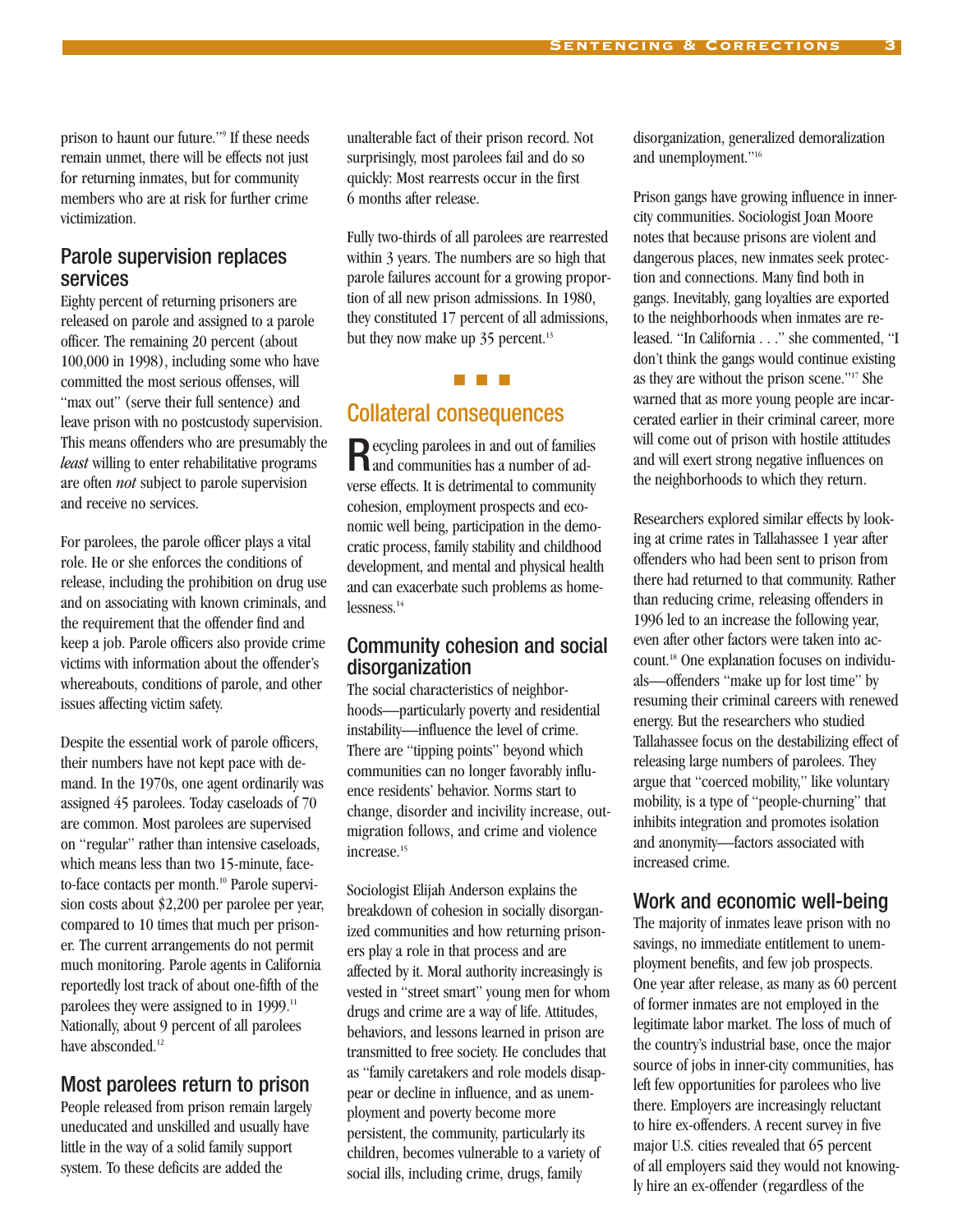offense), and 30 to 40 percent said they had checked the criminal records of their most recent hires.19 It is possible, however, that current low unemployment may cause employers to reevaluate ex-offenders.

Unemployment is closely correlated with drug and alcohol abuse. Losing a job has similar effects. It can lead to substance abuse, which in turn is related to child abuse and family violence. Moreover, prisoners who have no income because they have no job are unlikely to be able to meet court-ordered restitution owed to their victims.

The "get tough" movement of the 1980s increased employment restrictions on parolees. In California, for example, they are barred from the law, real estate, medicine, nursing, physical therapy, and education. Colorado prohibits them from becoming dentists, engineers, nurses, pharmacists, physicians, or real estate agents. Parolees are not barred from all jobs, but the list of proscribed professions suggests a contradictory approach.20 The States spend millions of dollars to rehabilitate offenders, convincing them they need to find legitimate employment, but then frustrate what was accomplished by barring them from many kinds of jobs.

Underemployment of ex-felons has even broader economic implications. One reason the U.S. unemployment rate is so low is that 2 million mainly low- and unskilled workers precisely those unlikely to find work in a high-tech economy—are in prison or jail and thus not part of the labor force. If they were included, the unemployment rate would be 2 percent higher than it is now.<sup>21</sup> Recycling ex-offenders into the job market with reduced job prospects will increase unemployment in the long run.

There are, however, a number of organizations that help ex-offenders find employment. Prominent among them is the Chicago-based Safer Foundation, which offers a full range of services, including job counseling and placement, education and life skills training, and emergency housing. Since its establishment in 1972, the foundation has helped more than 40,000 participants find jobs; nearly

two-thirds have stayed on the job for at least 30 days.<sup>22</sup>

#### Family matters

More than 1.5 million children in the United States have parents in prison.<sup>23</sup> Among incarcerated men, more than half are fathers of minor children. For women inmates the percentage is larger—about two-thirds have minor children. On average, women inmates have two dependent children.<sup>24</sup> Although women constitute only about 7 percent of the U.S. prison population, their incarceration rates are increasing faster than those of men, so the number of children whose mothers are incarcerated will rise proportionately.

Little is known about the effects of a parent's incarceration on childhood development, but it is likely to be significant. When mothers are incarcerated, their children are usually cared for by grandparents or other relatives or placed in foster care. Roughly half these children do not see their mothers the entire time they are in prison. The vast majority of imprisoned mothers, however, expect to resume their parenting role and live with their children after release, although it is uncertain how many actually do.<sup>25</sup>

Mothers released from prison encounter difficulties finding housing, employment, and such services as childcare. Children of incarcerated and released parents often become confused, unhappy, and socially stigmatized. The frequent outcome is school-related difficulties, low self-esteem, aggressive behavior, and general emotional dysfunction. If their parents are negative role models, children fail to develop positive attitudes toward work and responsibility. They are five times more likely to serve time in prison when they become adults than children whose parents are not incarcerated.<sup>26</sup>

There are no data on parolees' involvement in family violence, but it may be significant. Risk factors for child abuse and neglect include parental poverty, unemployment, substance abuse, low self-esteem, and ill health—attributes common among parolees. Concentrated poverty and social disorganization increase the likelihood of child abuse and neglect and

other problems related to life after prison, and these in turn are risk factors for other kinds of crime and violence.

#### Mental and physical health

Prisoners have significantly more medical and mental health problems than the general population, because they often live as transients or in crowded conditions, tend to be economically disadvantaged, and have high rates of substance abuse, including intravenous drug use. In prison, people aged 50 are commonly considered old, in part because the health of the average 50-year-old prisoner approximates that of the average 60 year-old person in the free community. While in prison, inmates have State-provided health care, but upon release most cannot easily obtain health care. In recent years, escalating health care costs, high incarceration rates and, in particular, the appearance of HIV and AIDS have made the health care of prisoners and soon-to-be-released prisoners a major policy and public health issue, one whose complexity can only be intimated here.

Inmates are particularly prone to spread disease (especially such conditions as tuberculosis, hepatitis, and HIV), and thus pose public health risks.27 In New York City, a major multidrug-resistant form of TB emerged in 1989, with 80 percent of the cases traced to jails and prisons. By 1991, New York's Rikers Island Jail had one of the highest TB rates in the Nation. In Los Angeles, a meningitis outbreak in the county jail spread to surrounding neighborhoods.

At year-end 1997, 2.1 percent of all State and Federal prison inmates were infected with HIV, a rate five times higher than in the general population.28 Public health experts predict the rate will continue to climb, and eventually HIV will manifest itself on the street, particularly as more drug offenders, many of whom use drugs intravenously and share needles or trade sex for drugs, are incarcerated.<sup>29</sup>

As noted before, larger numbers of mentally ill inmates are imprisoned—and released than in the past. Even when mental health services are available, many people who are mentally ill fail to use them because they fear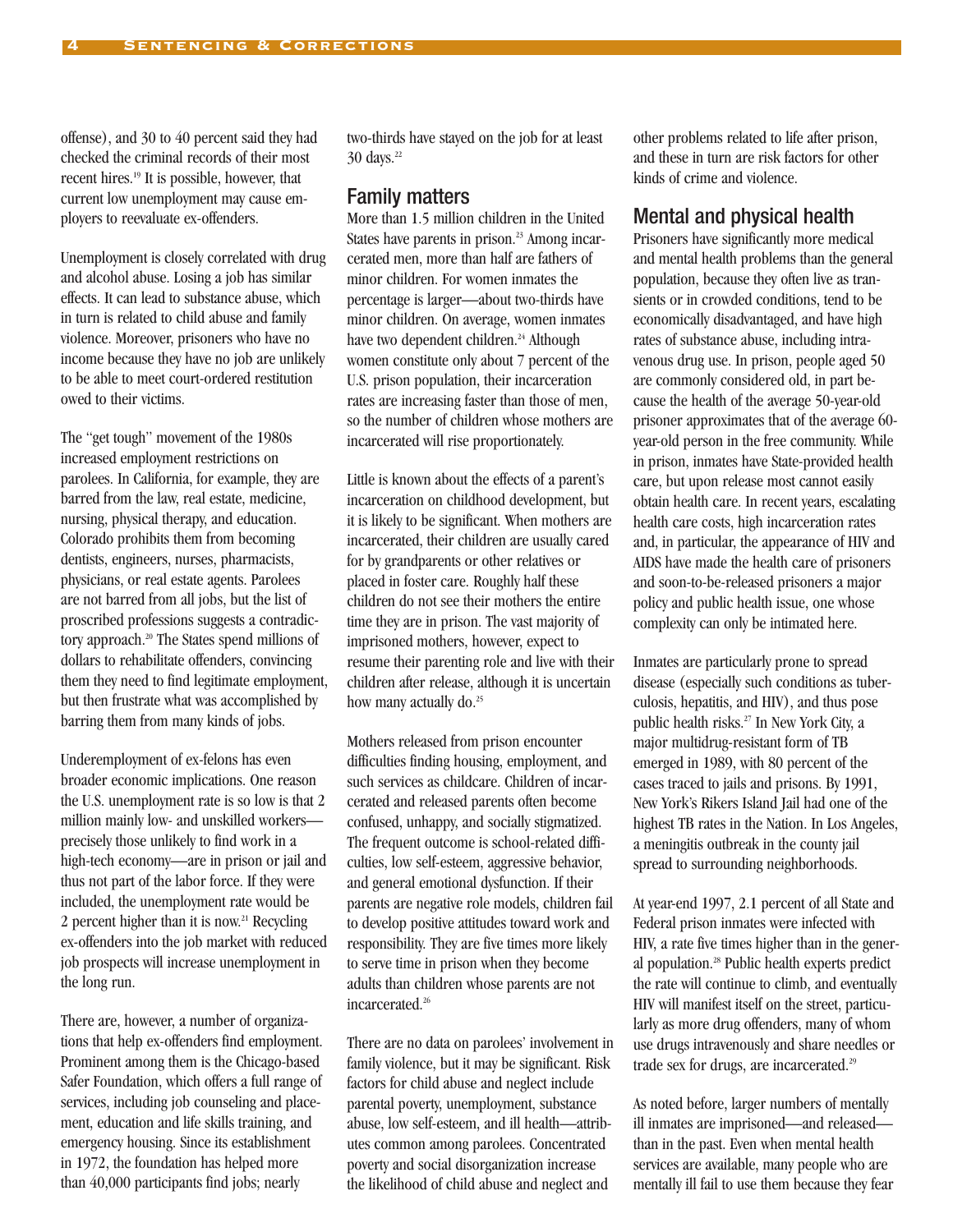being institutionalized, deny their condition, or distrust the mental health system.

## Political alienation

As of 1998, an estimated 3.9 million Americans were permanently unable to vote because they had been convicted of a felony. Of these, 1.4 million were African-American men—13 percent of all black men. Assuming incarceration rates increase, the numbers of incarcerated black men will also increase. A young black man aged 16 in 1996 had a 29-percent chance of spending time in prison at some time in his life. The comparable figure for white men was 4 percent.<sup>30</sup>

Some observers may see the disenfranchisement of felons as an acceptable part of the penalty for crime. Nevertheless, denying large segments of the minority population the right to vote is likely to cause further alienation. Disillusionment with the political process also erodes citizens' feeling of engagement and makes them less willing to participate in local political activities and to exert informal social control in their community.

#### Housing and homelessness

The most recently available figures indicate there are about 230,000 homeless people in the United States. The number is surely higher now, as many cities report a shortage of affordable housing. In the late 1980s, an estimated one-fourth of homeless people had served prison sentences. In California, 10 percent of all parolees are homeless, but in urban areas such as San Francisco and Los Angeles, the rate is as high as 30 to 50 percent.<sup>31</sup>

The presence of transients and vagrants, and the panhandling they sometimes engage in, increase citizens' fears, ultimately increasing crime and violence. Crime often becomes worse when people are afraid to go out on streets defaced by graffiti or frequented by transients and loitering youths. Fearful citizens eventually yield control of the streets to people who are not intimidated by the signs of decay and who often are those who created the problem. A vicious cycle then begins. Criminologists James Q. Wilson and George L. Kelling famously illustrated the phenomenon

by describing how a single broken window can influence crime rates. If the first broken window is not repaired, people who like to break windows may assume no one cares and break more. As "broken windows" spreads as homelessness, prostitution, graffiti, and panhandling—businesses and law-abiding citizens move out and disorder escalates, leading to more serious crime.<sup>32</sup>

■ ■ ■

# Rethinking parole

Government officials voice growing con-<br>G cern about the problems posed by prisoner reentry. Attorney General Janet Reno called it "one of the most pressing problems we face as a nation."33 In response, several jurisdictions throughout the country have launched a new approach to the public safety challenge posed by released offenders. In a project sponsored by the U.S. Department of Justice, eight jurisdictions are serving as pilot sites of the Reentry Partnerships Initiative, whose goal is better risk management via enhanced surveillance, risk and needs assessment, and prerelease planning. The Department's new Reentry Courts Initiative, with nine sites participating, is based on the drug court model and taps the court's authority to use sanctions and incentives to help released offenders remain crime free.

The usefulness of initiatives like these depends to a great extent on their grounding in scientifically sound analysis and debate. It is safe to say that parole has received less research attention in recent years than any other part of corrections. $34$  I have spent many years working on *probation* effectiveness but know of no similar body of knowledge on *parole* effectiveness. Without better information, the public is unlikely to permit corrections officials to invest in rehabilitation and job training for parolees. With better information, it might be possible to persuade voters and elected officials to shift from solely punitive sentencing and corrections policies toward those that balance incapacitation, rehabilitation, and just punishment.

## Revisiting the parole board

The eclipse of discretionary parole *release* also needs to be reconsidered. In 1977, more than 70 percent of all prisoners in the United States were released after appearing before a parole board, but 20 years later that figure had declined to less than 30 percent. Parole was abolished in many States because it symbolized the alleged leniency of a system in which hardened criminals were "let out" early. If parole were abolished, politicians argued, parole boards could not release offenders early, and inmates would serve longer terms. However, this has not happened. A recent study of inmates released in States that had abolished parole showed they served 7 months *less* than inmates released in States with discretionary parole.<sup>35</sup> Similar experiences in Florida, Connecticut, and Colorado caused those States to reinstate discretionary parole after discovering that abolition meant shorter terms served.

Parole experts have long held that the public is misinformed when it labels parole as lenient. By exercising discretion, parole boards can single out the more violent and dangerous offenders for longer incarceration. When States abolish parole or reduce the discretion of parole authorities, they replace a rational, controlled system of "earned" release for *selected* inmates with "automatic" release for nearly *all* inmates.<sup>36</sup> No-parole systems sound tough but remove a gatekeeping role that can protect victims and communities.

Parole boards can demand that released inmates receive drug treatment, and research shows that coerced treatment is as successful as voluntary participation.37 If parole boards also require a plan for the released offender to secure a job and a place to live in the community, the added benefit is to refocus prison staff and corrections budgets on transition planning.

Involving victims in parole hearings has been one of the major changes in parole in recent years. Ninety percent of parole boards now provide victims with information about the parole process, and 70 percent allow victims to attend the parole hearing.<sup>38</sup> Parole boards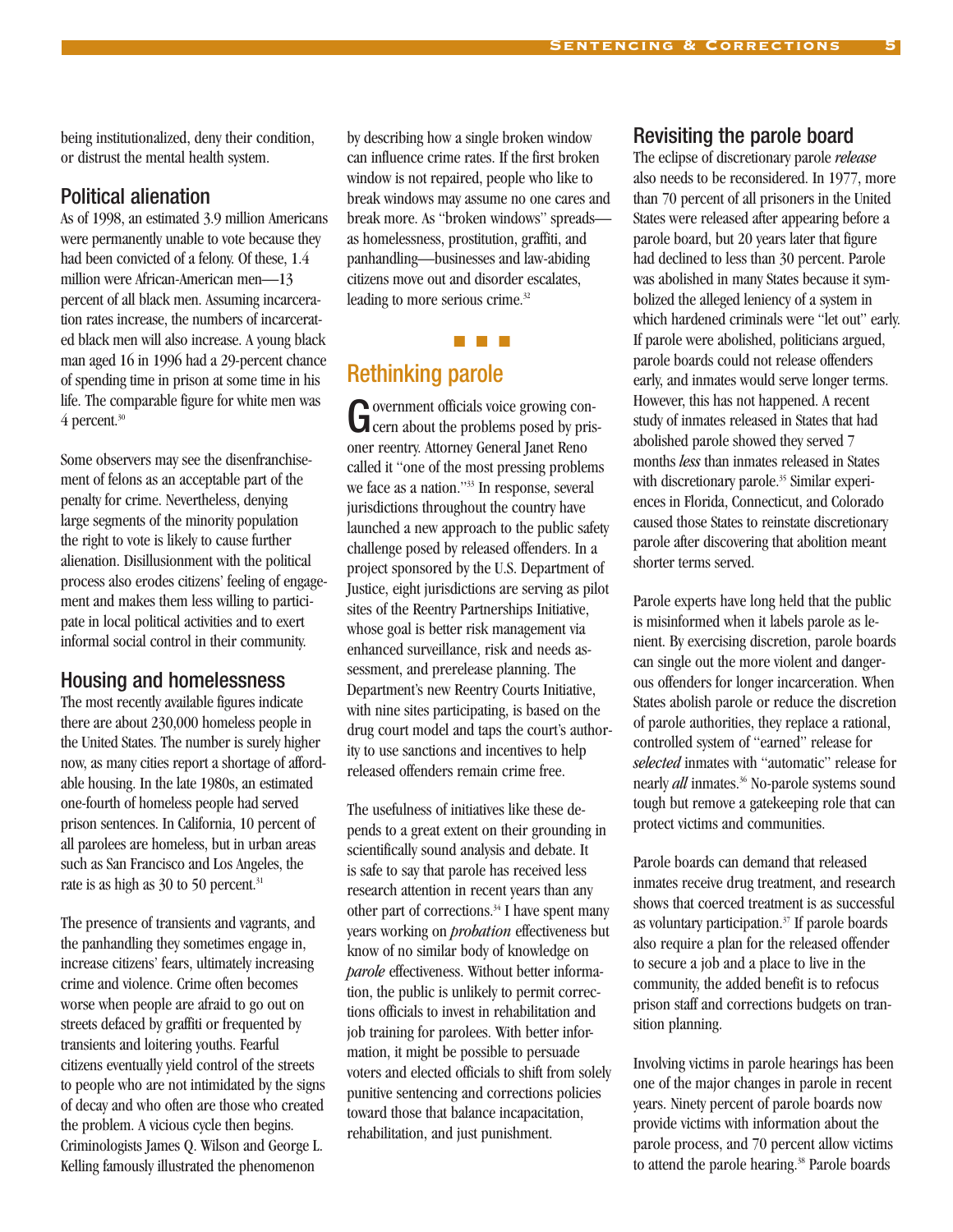also can meet personally with the crime victim. Meeting victims' needs is a further argument for reinstating parole.

Perhaps most important, when information about the offense and the offender has been gathered and prison behavior observed, parole boards can reconsider the tentative release date. More than 90 percent of offenders in the United States are sentenced because they plead guilty, not as the result of a trial. Without a trial, there is little opportunity to fully air the circumstances of the crime or the risks posed by the offender. A parole board can revisit the case to discover how extensive the victim's injuries were and whether a gun was involved. The board is able to do so even though the offense to which the offender pled, by definition, involved no weapon. As one observer commented on this power of the parole board, "In a system which incorporates discretionary parole, the system gets a second chance to make sure it is doing the right thing."39 Again, this can make a difference for crime victims.

#### Toward a balanced system

Ironically, no-parole systems also significantly undercut postrelease supervision. When parole boards have no authority to decide who will be released, they are compelled to supervise a parolee population consisting of more serious offenders and not one of their own choosing. Parole officers believe it is impossible to elicit cooperation from offenders when the offenders know they will be released, whether or not they comply with certain conditions. And because of prison crowding, some States (for example, Oregon and Washington) no longer allow parolees to be returned to prison for technical violations. Field supervision of parolees tends to be undervalued and, eventually, underfunded and understaffed.

No one would argue for a return to the unfettered discretion that parole boards exercised in the 1960s. That led to unwarranted disparities. Parole release decisions must incorporate explicit standards and due process protections. Parole guidelines, used in many States, create uniformity in parole decisions and can be used to objectively weigh factors known to be associated with recidivism.

Rather than *entitle* inmates to release at the end of a fixed time, guidelines specify when the offender becomes *eligible* for release.

The question of *who* should be responsible for parole release decisions is also worth rethinking. In most States, the chair and all members of the parole board are appointed by the Governor. In two-thirds of the States, there are no professional qualifications for parole board membership. While this may increase public accountability of parole boards, it also makes them vulnerable to political pressure. Ohio is an example of an alternative approach. There, parole board members are appointed by the director of the State's department of corrections, serve in civil service positions, and have an extensive background in criminal justice.

# The public policy challenge

■ ■ ■

Parole supervision and release raise complex issues and deserve more attention. Nearly 700,000 parolees are "doing time" on the streets. Most have been released to parole systems that provide few services and impose conditions that almost guarantee failure. Monitoring systems are becoming more sophisticated, and public tolerance for failure is decreasing. All this contributes to the rising tide of parolees who are returning to prison. As the numbers increase, they put pressure on the States to build more prisons and, in turn, siphon funds from rehabilitation programs that might help offenders stay out of prison. Parolees will then continue to receive fewer services to deal with underlying problems, ensuring that recidivism rates and returns to prison (not to speak of crime victimization) remain high and public support for parole remains low.

This presents formidable challenges for policymakers. The public will not support community-based sanctions until they have been shown to "work," and they will not have an opportunity to work without sufficient funding and research. But funding is being cut, as California's situation exemplifies. In 1997, spending on parole services was cut 44

percent, causing caseloads to nearly double. When caseloads increase, services decline, and even parolees who are motivated to change have little opportunity to do so.

In 2001, there will likely be more than 2 million people in jail and prison in this country and more people on parole than ever before. If parole revocation trends continue, more than half the people entering prison that year will be parole failures. Given the increasing human and financial costs of prison and all the collateral consequences parolees create for their families, victims, and communities—investing in effective reentry programs may be one of the best investments we make.

#### **Notes**

1. Calculations based on data provided by the Bureau of Justice Statistics, U.S. Department of Justice.

2. The issue was addressed in another paper in this series. See Travis, Jeremy, *But They All Come Back: Rethinking Prisoner Reentry*, Research in Brief— Sentencing & Corrections: Issues for the 21st Century, Washington, DC: U.S. Department of Justice, National Institute of Justice, May 2000, NCJ 181413.

3. Petersilia, Joan, "Parole and Prisoner Reentry in the United States," in *Prisons*, ed. Michael Tonry and Joan Petersilia (*Crime and Justice: A Review of Research*, Volume 26), Chicago: University of Chicago Press, 1999: 512.

4. Tonry, Michael, *Reconsidering Indeterminate and Structured Sentencing*, Research in Brief— Sentencing & Corrections: Issues for the 21st Century, Washington, DC: U.S. Department of Justice, National Institute of Justice, September 1999, NCJ 175722.

5. Blumstein, Alfred, and Allen J. Beck, "Population Growth in U.S. Prisons, 1980–1996," in *Prisons*, ed. Michael Tonry and Joan Petersilia (*Crime and Justice: A Review of Research*, Volume 26), Chicago: University of Chicago Press, 1999: 20–22.

6. Byrne, Candice, Jonathan Faley, Lesley Flaim, Francisco Piñol, and Jill Schmidtlein, *Drug Treatment in the Criminal Justice System*, Washington, DC: Executive Office of the President, Office of National Drug Control Policy, August 1998, NCJ 170012.

7. Ditton, Paula M., *Mental Health and Treatment of Inmates and Probationers*, Washington, DC: U.S. Department of Justice, Bureau of Justice Statistics, July 1999, NCJ 174463.

8. Liebling, Allison, "Prison Suicide and Prisoner Coping," in *Prisons,* ed. Michael Tonry and Joan Petersilia (*Crime and Justice: A Review of Research*, Volume 26), Chicago: University of Chicago Press, 1999: 283–359.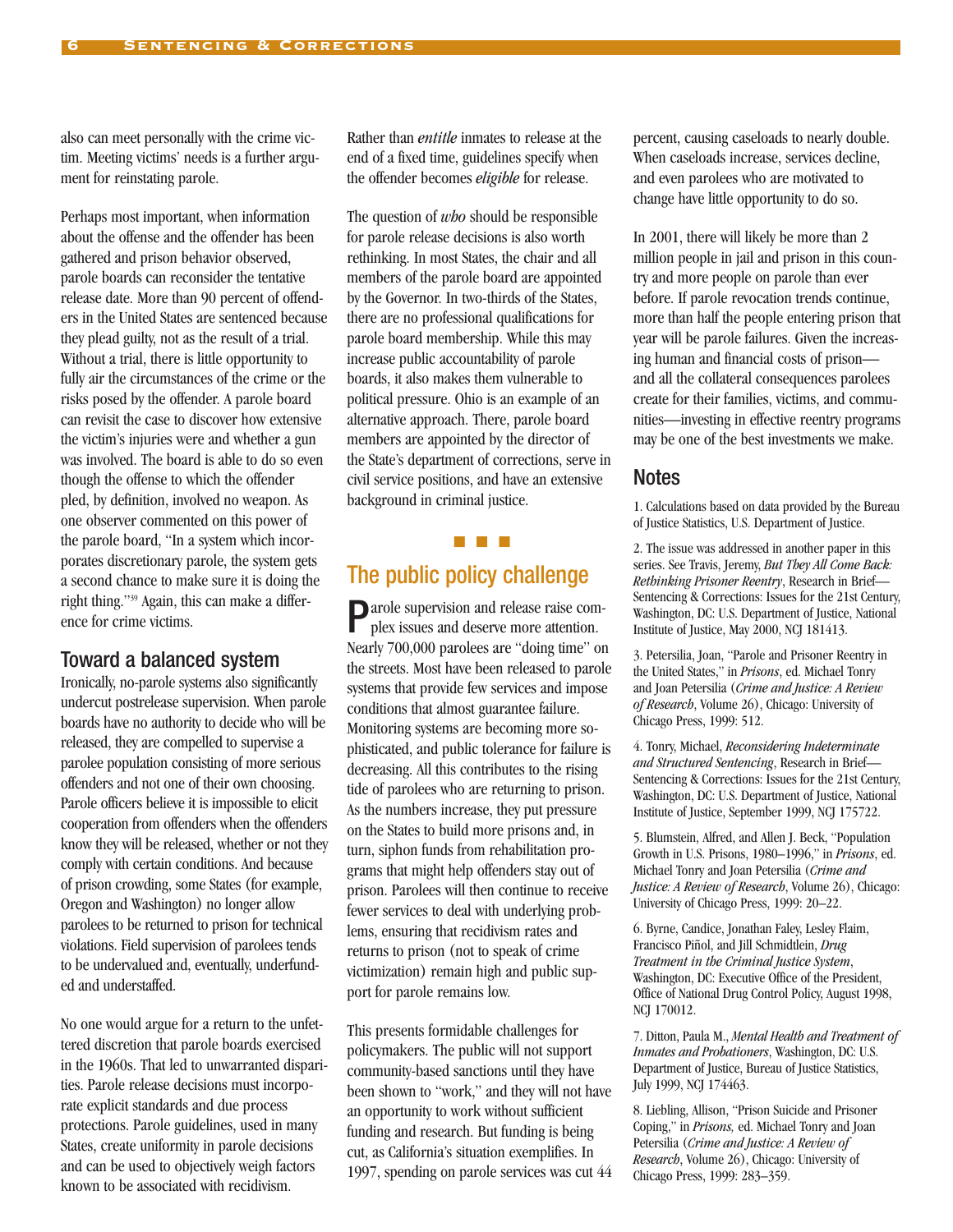9. Abramsky, Sasha, "When They Get Out," *Atlantic Monthly* 283 (6) (June 1999): 30–36.

10. Petersilia, "Parole and Prisoner Reentry in the United States," 505.

11. Petersilia, Joan, "Challenges of Prisoner Reentry and Parole in California," *CPRC Brief* 12 (3) (June 2000), Berkeley, CA: California Policy Research Center.

12. *Los Angeles Times*, quoted in "State Agencies Lost Track of Parolees," *Santa Barbara News Press*, August 27, 1999: B9; and Beck, Allen, Bureau of Justice Statistics, personal communication, March 28, 2000.

13. Snell, Tracy L., *Correctional Populations in the United States*, 1993, Washington, DC: U.S. Department of Justice, Bureau of Justice Statistics, October 1995, NCJ 156241: 12; and Beck, Allen, and Christopher Mumola, *Prisoners in 1998*, Bulletin, Washington, DC: U.S. Department of Justice, Bureau of Justice Statistics, August 1999, NCJ 175687: 12.

14. Hagan, John, and Ronit Dinovitzer, "Collateral Consequences of Imprisonment for Children, Communities, and Prisoners," in *Prisons*, ed. Michael Tonry and Joan Petersilia (*Crime and Justice: A Review of Research*, Volume 26), Chicago: University of Chicago Press, 1999: 121–162. This discussion focuses primarily on the consequences for prisoners. For crime victims, of course, the consequences of imprisonment and reentry are equally serious, because victim safety is put at risk when offenders are released.

15. Wilson, William Julius, *The Truly Disadvantaged: The Inner City, the Underclass, and Public Policy*, Chicago: University of Chicago Press, 1987.

16. Anderson, Elijah, *Streetwise: Race, Class, and Change in an Urban Community*, Chicago: University of Chicago Press, 1990: 4.

17. Moore, Joan, "Bearing the Burden: How Incarceration Weakens Inner-City Communities" (paper presented at the Conference on the Unintended Consequences of Incarceration, New York, January 1996), 73.

18. Rose, Dina, Todd Clear, and Kristen Scully, "Coercive Mobility and Crime: Incarceration and Social Disorganization" (paper presented at the American Society of Criminology meeting, Toronto, November 1999).

19. Holzer, H., *What Employers Want: Job Prospects for Less-educated Workers*, New York: Russell Sage, 1996.

20. Simon, Jonathan, *Poor Discipline: Parole and the Social Control of the Underclass, 1890–1990*, Chicago: University of Chicago Press, 1993.

21. Western, Bruce, and Katherine Beckett, "How Unregulated Is the U.S. Labor Market? The Penal

System as a Labor Market Institution," *American Journal of Sociology* 104 (4) (January 1999): 1030–1060.

22. Finn, Peter, *Chicago's Safer Foundation: A Road Back for Ex-Offenders*, Program Focus, Washington, DC: National Institute of Justice, National Institute of Corrections, and Office of Correctional Education (U.S. Department of Education), June 1998, NCJ 167575.

23. Hagan and Dinovitzer, "Collateral Consequences of Imprisonment for Children, Communities, and Prisoners,"137.

24. Snell, Tracy L., and Danielle C. Morton, *Women in Prison (Survey of State Prison Inmates, 1991)*, Special Report, Washington, DC: U.S. Department of Justice, Bureau of Justice Statistics, March 1994, NCJ 145321: 6.

25. Bloom, Barbara, and David Steinhart, *Why Punish the Children: A Reappraisal of the Children of Incarcerated Mothers in America*, San Francisco: National Council on Crime and Delinquency, 1993.

26. Beck, Allen, Darrell Gilliard, Lawrence Greenfeld, Caroline Harlow, Thomas Hester, Louis Jankowski, Danielle Morton, Tracy Snell, and James Stephen, *Survey of State Prison Inmates, 1991*, Washington, DC: U.S. Department of Justice, Bureau of Justice Statistics, March 1993, NCJ 136949: 9.

27. McDonald, Douglas C., "Medical Care in Prisons," in *Prisons*, ed. Michael Tonry and Joan Petersilia (*Crime and Justice: A Review of Research*, Volume 26), Chicago: University of Chicago Press, 1999: 427–478.

28. Maruschak, Laura M., *HIV in Prisons 1997*, Bulletin, Washington, DC: U.S. Department of Justice, Bureau of Justice Statistics, November 1999, NCJ 178284: 1.

29. May, John P., "Feeding a Public Health Epidemic," in *Building Violence: How America's Rush to Incarcerate Creates More Violence*, ed. J.P. May and K.R. Pitts, Thousand Oaks, CA: Sage Publications, 2000.

30. Bonczar, Thomas P., and Allen J. Beck, *Lifetime Likelihood of Going to State or Federal Prison*, Special Report, Washington, DC: U.S. Department of Justice, Bureau of Justice Statistics, March 1997, NCJ 160092: 2; and Mauer, Marc, *The Race to Incarcerate*, New York: The New Press, 1999.

31. *Beyond Bars: Correctional Reforms to Lower Prison Costs and Reduce Crimes*, Sacramento, CA: Little Hoover Commission, 1998.

32. Wilson, James Q., and George L. Kelling, "Broken Windows," *Atlantic Monthly* (March 1982): 29–38.

33. Reno, Janet, "Remarks of the Honorable Janet Reno on Reentry Court Initiative," John Jay College of Criminal Justice, New York, February 10, 2000. Retrieved May 19, 2000, from the U.S. Department Joan Petersilia, Ph.D., is Professor of Criminology, Law and Society at the University of California, Irvine.

This study was supported by cooperative agreement 97–MUMU–K006 between the National Institute of Justice and the University of Minnesota.

Findings and conclusions of the research reported here are those of the author and do not necessarily reflect the official position or policies of the U.S. Department of Justice.

*The National Institute of Justice is a component of the Office of Justice Programs, which also includes the Bureau of Justice Assistance, the Bureau of Justice Statistics, the Office of Juvenile Justice and Delinquency Prevention, and the Office for Victims of Crime.*

This and other NIJ publications can be found at and downloaded from the NIJ Web site (http://www.ojp.usdoj.gov/nij).

#### NCJ 184253

of Justice database, on the World Wide Web: http://www.usdoj.gov/ag/speeches/2000/doc2.htm.

34. A congressionally mandated study of crime prevention programs included just *one* evaluation of parole among hundreds of recent studies examined. See Sherman, Lawrence, Denise Gottfredson, Doris MacKenzie, John Eck, Peter Reuter, and Shawn Bushway, *Preventing Crime: What Works, What Doesn't, What's Promising*. College Park, MD: University of Maryland, 1997.

35. Stivers, Connie, "Impacts of Discretionary Parole Release on Length of Sentence Served and Recidivism," unpublished paper, Irvine, CA: School of Social Ecology, University of California, Irvine, 2000.

36. Burke, Peggy B., *Abolishing Parole: Why The Emperor Has No Clothes*, Lexington, KY: American Probation and Parole Association, 1995.

37. Anglin, Douglas M., and Yih-Ing Hser, "Treatment of Drug Abuse," in *Drugs and Crime*, ed. Michael Tonry and James Q. Wilson, (*Crime and Justice: A Review of Research*, Volume 13), Chicago: University of Chicago Press, 1990.

38. Rhine, Edward E., "Parole Boards," in *The Encyclopedia of American Prisons*, ed. Marilyn McShane and Frank Williams, New York: Garland, 1996.

39. Burke, *Abolishing Parole*: 7.